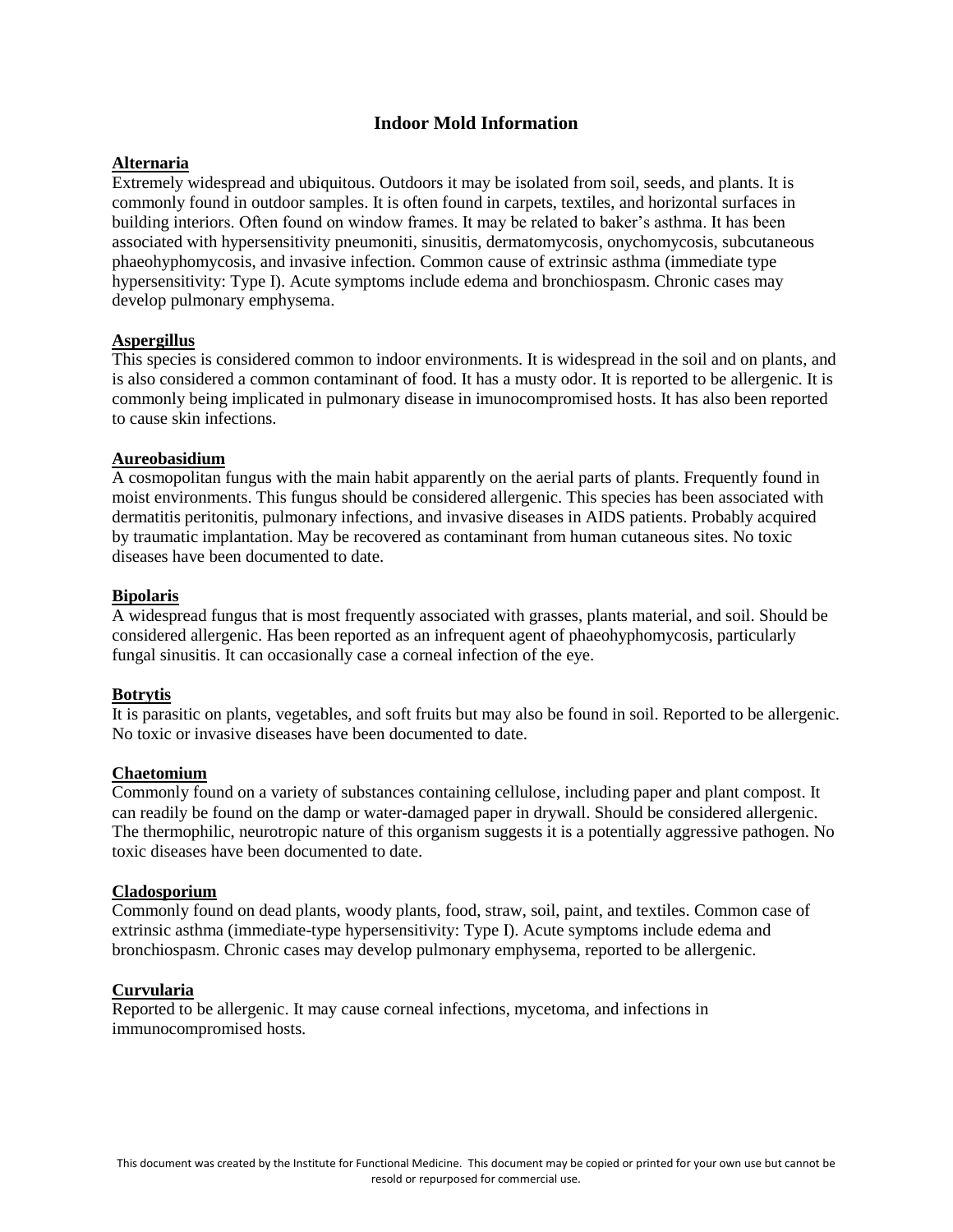## **Epicoccum**

A common allergen found in plants, soil, grains, textiles, and paper products. Secondary invader of damaged plant tissue. Common case of Type I allergies (hay fever, asthma). No cases of infection have been reported in humans or animals.

### **Fusarium**

A common soil fungus. It is found on a wide variety of plants. The fungus also has been found in humidifiers. Symptoms may occur either through ingestion of contaminated foods or inhalation of spores. In severe cases, the fungus can produce hemorrhagic syndrome in humans. This is characterized by nausea, vomiting, diarrhea, dermatitis, and extensive internal bleeding. Reported to be allergenic. Frequently involved in eye, skin, and nail infections.

## **Geotrichum**

A common contaminant of grains, fruits, dairy products, paper, textiles, soil, and water. Often present as part of the normal human flora. The species *Geotrichum candidum* can use a secondary infection (geotrichosis) in association with tuberculosis. This rare disease can case lesions of the skin, bronchi, mouth, lung, and intestine.

## **Nigrospora**

Rarely found growing indoors. Often found on decaying plant material and soil. Reported to be allergenic. Common cause of Type I allergies (hay fever, asthma).

## **Penicillium**

Commonly found in soil, food, cellulose, and grains. It is also found in paint and compost piles. It may cause hypersensitivity pneumonitis and allergic alveolitis in susceptible individuals. It is reported to be allergenic. Common cause of extrinsic asthma (immediate-type hypersensitivity: Type I). Acute symptoms include edema and bronchiospasm. Chronic cases may develop pulmonary emphysema.

### **Periconia**

Most commonly identified outdoor fungus. The outdoor numbers reduce in winter. Often found indoors in numbers less than outdoors. It is a common allergen. It is commonly found on the surface of fiberglass duct liner in the interior of supply ducts. A wide variety of plant life serves as food sources for this fungus. It is found on dead plants, woody plants, food, straw, soil, and textiles. Common cause of extrinsic asthma. Acute symptoms include edema and bronchiospasm. Chronic cases may develop pulmonary emphysema.

### **Pithomyces**

Grows on dead grass and plants. Prolonged exposure can case facial eczema. Reported to be allergenic. Causes Type II allergies (hay fever type symptoms, asthma).

## **Rhizomucor/Mucor**

This fungus is reported to be allergenic. It may cause mucorosis in immunocompromised individuals. The sites of infection are the lung, sinus, brain, eye, and skin. Infection may have multiple sites.

### **Rhizopus**

This fungus is reported to be allergenic. It may cause mucorosis in immunocompromised individuals. It is often linked to occupational allergy. The sites of infections are the lung, nose, sinus, eye, and skin. Infection may have multiple sites.